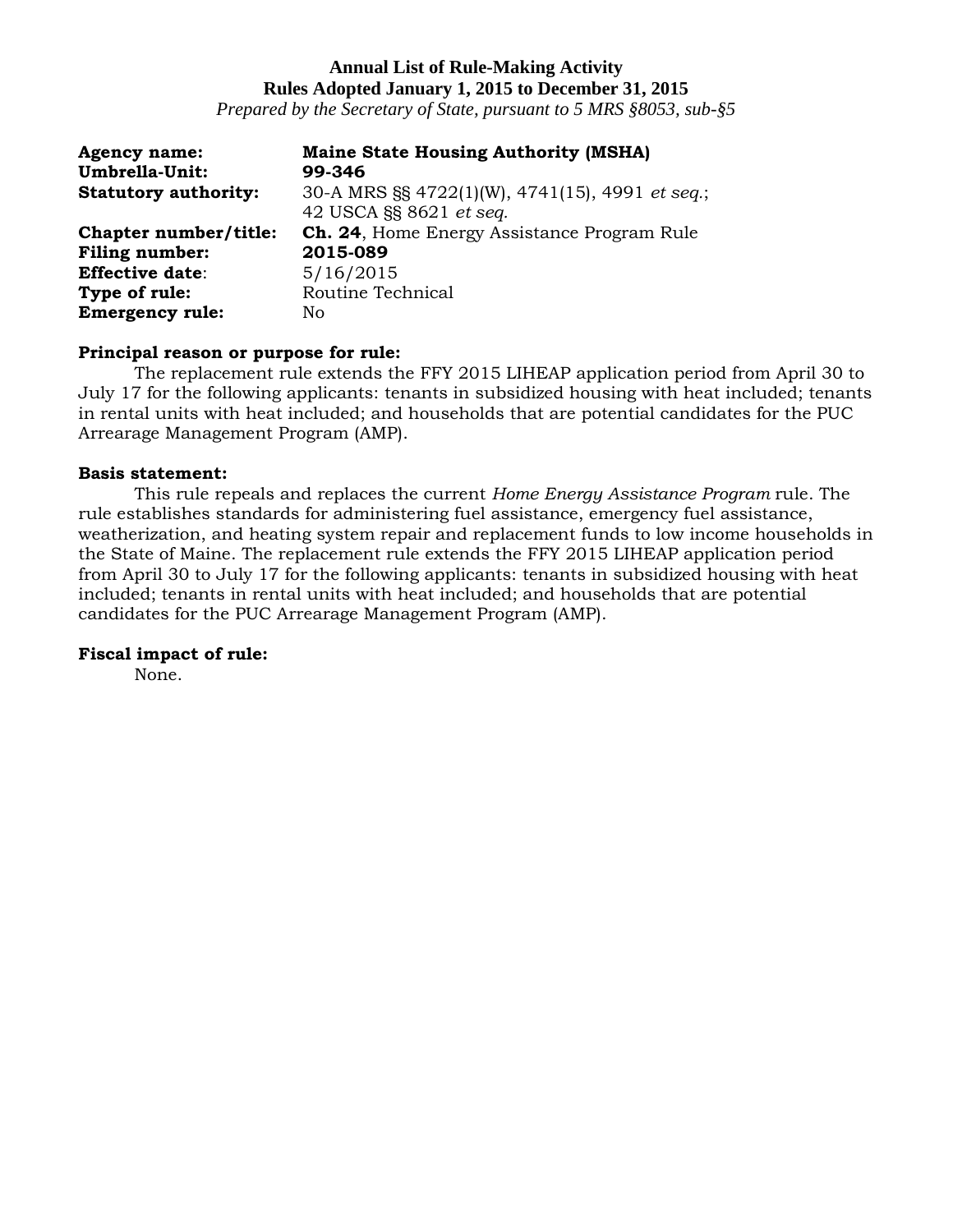# **Annual List of Rule-Making Activity Rules Adopted January 1, 2015 to December 31, 2015**

*Prepared by the Secretary of State, pursuant to 5 MRS §8053, sub-§5*

| <b>Agency name:</b><br>Umbrella-Unit: | <b>Maine State Housing Authority (MSHA)</b><br>99-346                      |
|---------------------------------------|----------------------------------------------------------------------------|
| <b>Statutory authority:</b>           | 30-A MRS §§ 4722(1)(W), 4741(15), 4991 et seq.;<br>42 USCA §§ 8621 et seq. |
| Chapter number/title:                 | <b>Ch. 24, Home Energy Assistance Program Rule</b>                         |
| <b>Filing number:</b>                 | 2015-147                                                                   |
| <b>Effective date:</b>                | 8/18/2015                                                                  |
| Type of rule:                         | Routine Technical                                                          |
| <b>Emergency rule:</b>                | No                                                                         |

### **Principal reason or purpose for rule:**

The replacement rule (i) adds new definitions and clarifies existing definitions, (ii) deletes references to the Social Security Administration database verification process (iii) establishes new guidelines for HEAP funded weatherization activities in place of the U.S. Department of Energy Weatherization Assistance Program guidelines; (iv) revises procurement guidelines for heating system repairs and replacements; (v) clarifies eligibility criteria for a Household that includes a member who is a nonqualified alien; (vi) clarifies eligibility and response times for Energy Crisis Intervention Program; (vii) expands the eligibility for Central Heating Improvement Program services to allow for the replacement and repair of inefficient Heating Systems and preventative cleaning, tuning and evaluation of Heating Systems; (viii) increases the life-time maximum CHIP benefit for a Dwelling Unit to \$5,000 for owner occupied units and \$400 for rental units; (ix) includes MaineHousing's right to debar community action participation for malfeasance; and (x) makes other minor modifications, clarifications, grammatical changes, and formatting improvements.

### **Basis statement:**

This rule repeals and replaces in its entirety the current *Home Energy Assistance Program Rule*. The rule establishes standards for administering fuel assistance, emergency fuel assistance, weatherization, and heating system repair and replacement funds to low income households in the State of Maine. The replacement Rule (i) adds new definitions and clarifies existing definitions, (ii) deletes references to the Social Security Administration database verification process (iii) establishes new guidelines for HEAP funded weatherization activities in place of the U.S. Department of Energy Weatherization Assistance Program guidelines; (iv) revises procurement guidelines for heating system repairs and replacements; (v) clarifies eligibility criteria for a Household that includes a member who is a non-qualified alien; (vi) clarifies eligibility and response times for Energy Crisis Intervention Program; (vii) expands the eligibility for Central Heating Improvement Program services to allow for the replacement and repair of inefficient Heating Systems and preventative cleaning, tuning and evaluation of Heating Systems; (viii) increases the life-time maximum CHIP benefit for a Dwelling Unit to \$5,000 for owner occupied units and \$400 for rental units; (ix) includes MaineHousing's right to debar community action participation for malfeasance; and (x) makes other minor modifications, clarifications, grammatical changes, and formatting improvements.

### **Fiscal impact of rule:**

None.